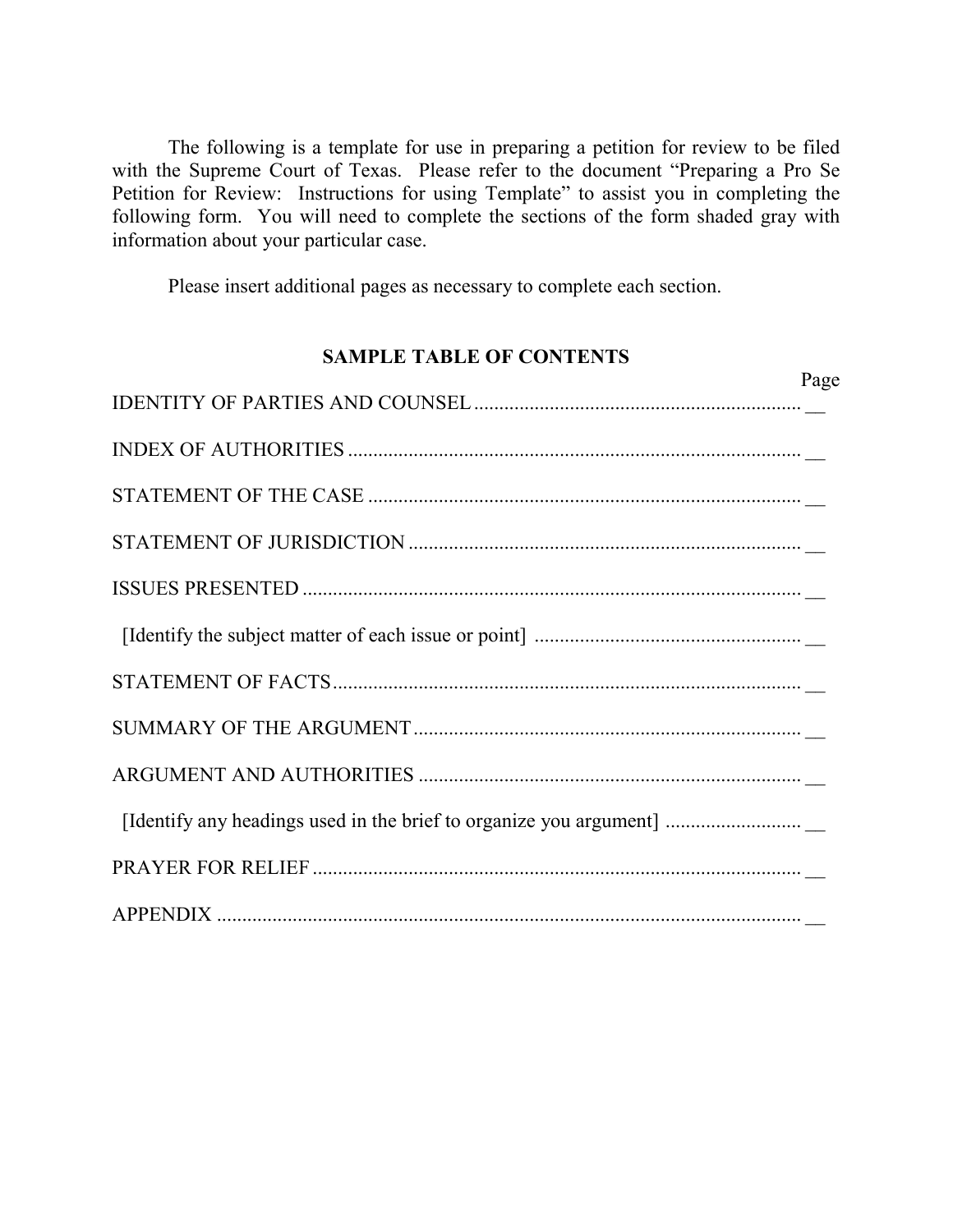#### **SAMPLE INDEX OF AUTHORITIES**

| <b>CASES</b>                                                        | Page |
|---------------------------------------------------------------------|------|
| [list all authorities cited in your brief, in the following format] |      |
| Doe v. Roe,                                                         |      |
| Plaintiff v. Defendant,                                             |      |
| <b>STATUTES AND OTHER AUTHORITIES</b>                               |      |
| [list all authorities cited in your brief, in the following format] |      |
|                                                                     |      |
|                                                                     |      |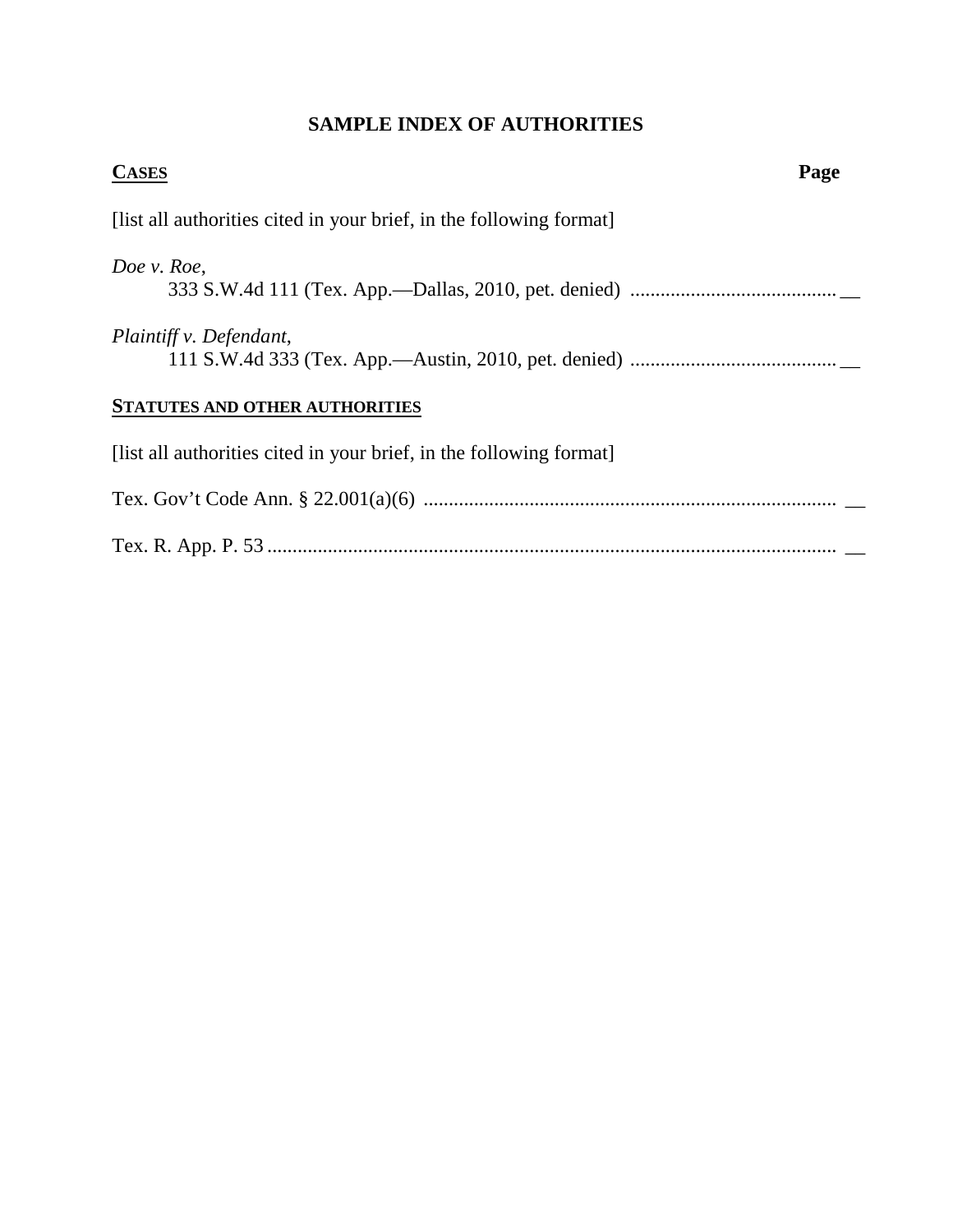# **No.**

## In the Supreme Court of Texas

|                              | Petitioners<br>V.                                                           |              |
|------------------------------|-----------------------------------------------------------------------------|--------------|
|                              | Respondents                                                                 |              |
| and the Probate<br>Cause No. | From the Fourteenth Court of Appeals, Cause No.<br>Court for<br>, Honorable | ,<br>County, |

### **PETITION FOR REVIEW**

Name: Address:

Telephone No.: Facsimile No.: E-mail address:

*Pro Se*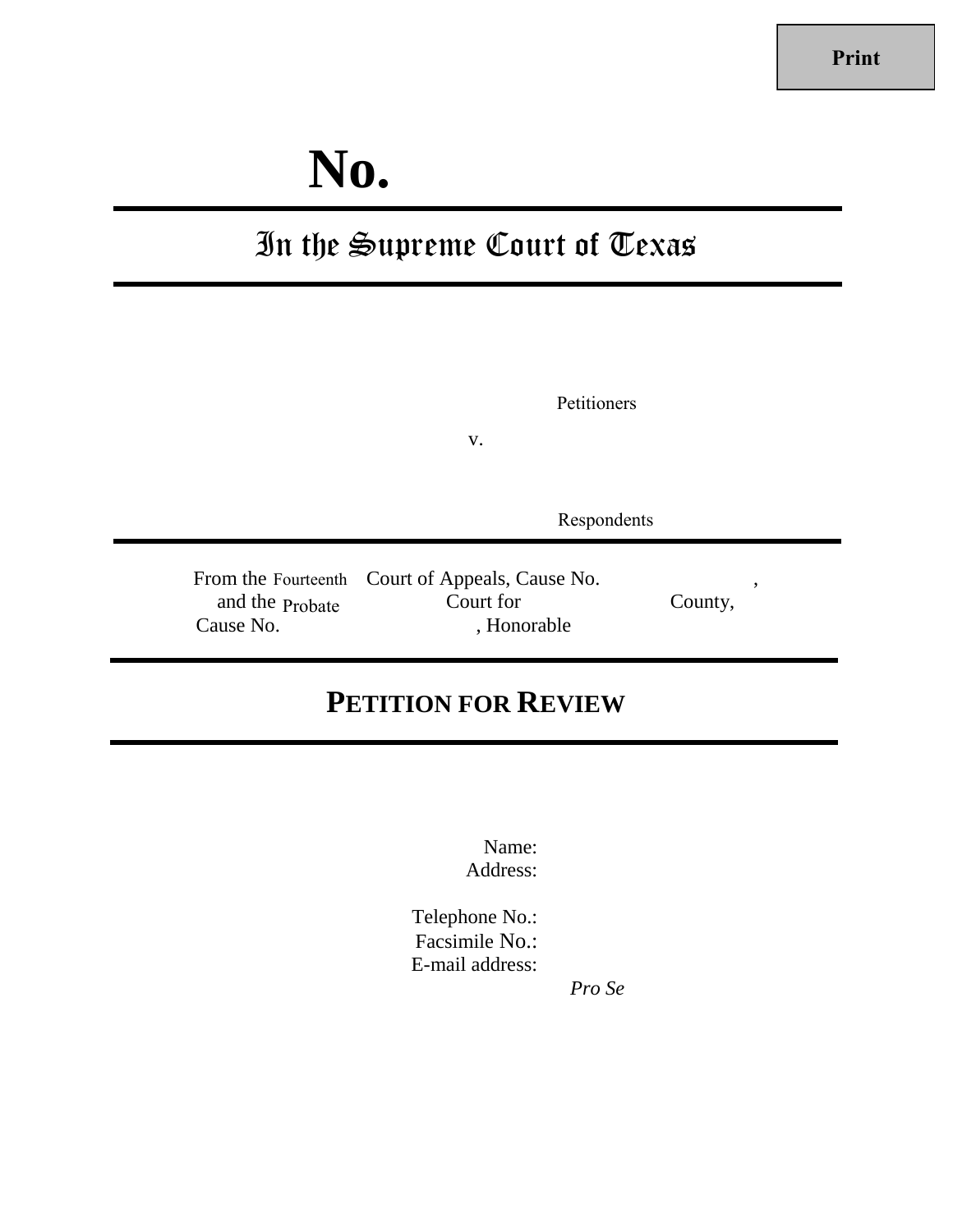#### **IDENTITY OF PARTIES AND COUNSEL**

The following constitutes a list of all parties to the trial court's final judgment and the names and addresses of all trial and appellate counsel:

Petitioner:

Petitioner's trial counsel:

Petitioner's appellate counsel:

Respondent:

Respondent's trial counsel:

Respondent's appellate counsel:

Other parties: (if applicable)

Counsel for other parties: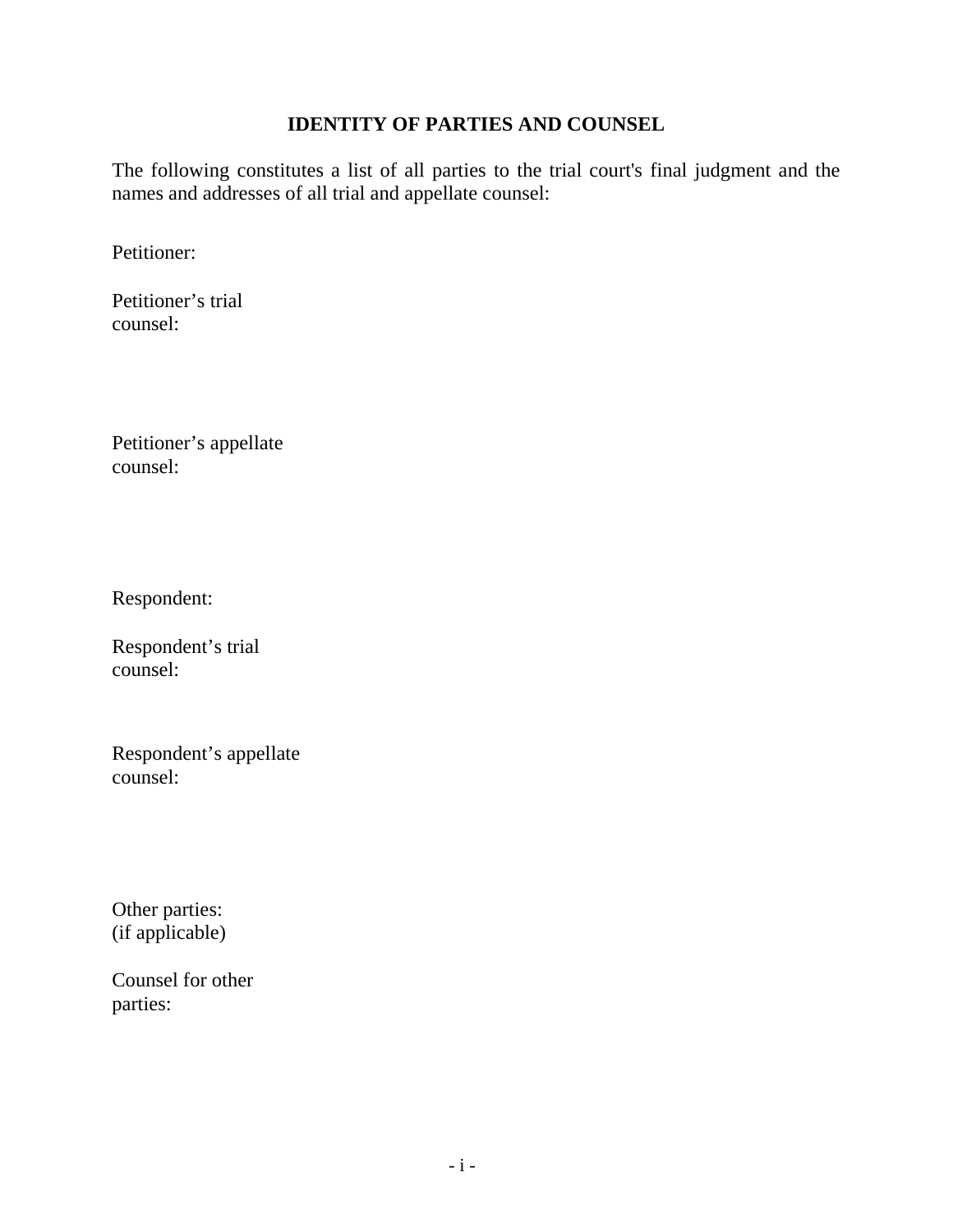#### **TABLE OF CONTENTS**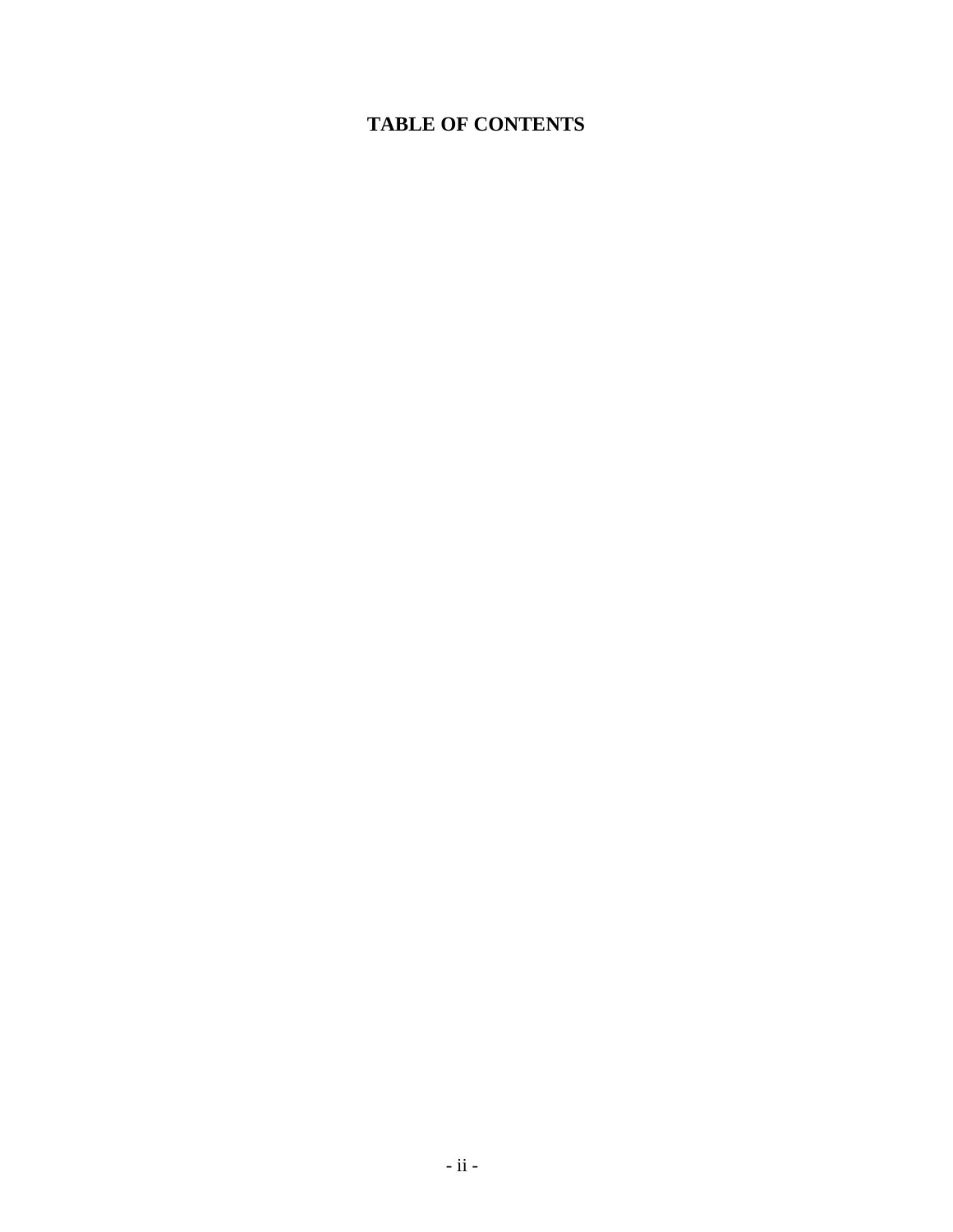#### **INDEX OF AUTHORITIES**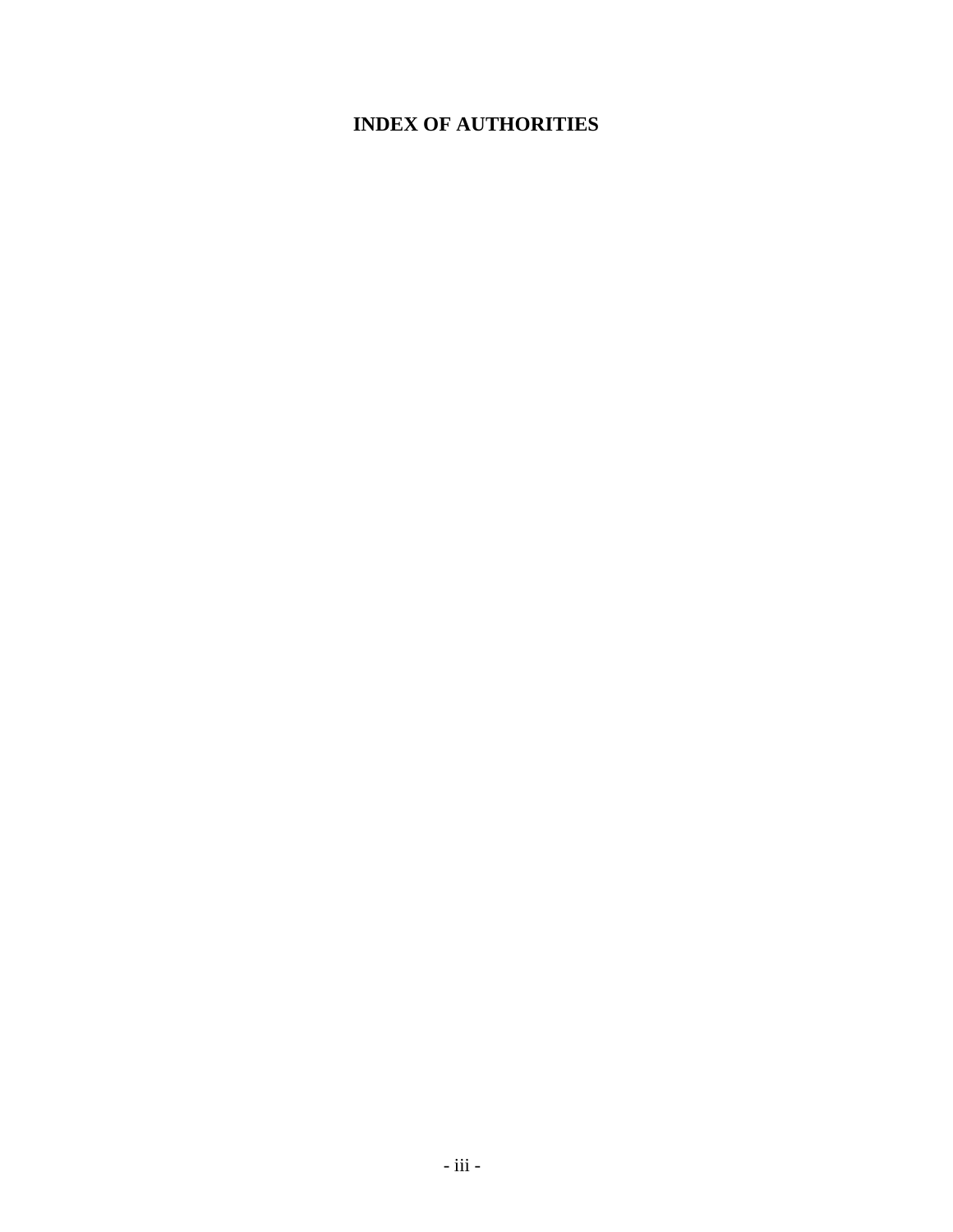#### **STATEMENT OF THE CASE**

| Nature of the case:                           |  |
|-----------------------------------------------|--|
|                                               |  |
|                                               |  |
|                                               |  |
|                                               |  |
|                                               |  |
|                                               |  |
|                                               |  |
|                                               |  |
|                                               |  |
|                                               |  |
|                                               |  |
|                                               |  |
|                                               |  |
|                                               |  |
|                                               |  |
|                                               |  |
| <b>Disposition</b><br>$\boldsymbol{i}$<br>the |  |
| trial court:                                  |  |
|                                               |  |
|                                               |  |
|                                               |  |
|                                               |  |
|                                               |  |
|                                               |  |
|                                               |  |
|                                               |  |
|                                               |  |
|                                               |  |
|                                               |  |
|                                               |  |
| Disposition in<br>the                         |  |
|                                               |  |
| court of appeals:                             |  |
|                                               |  |
|                                               |  |
|                                               |  |
|                                               |  |
|                                               |  |
|                                               |  |
|                                               |  |
|                                               |  |
|                                               |  |
|                                               |  |
|                                               |  |
|                                               |  |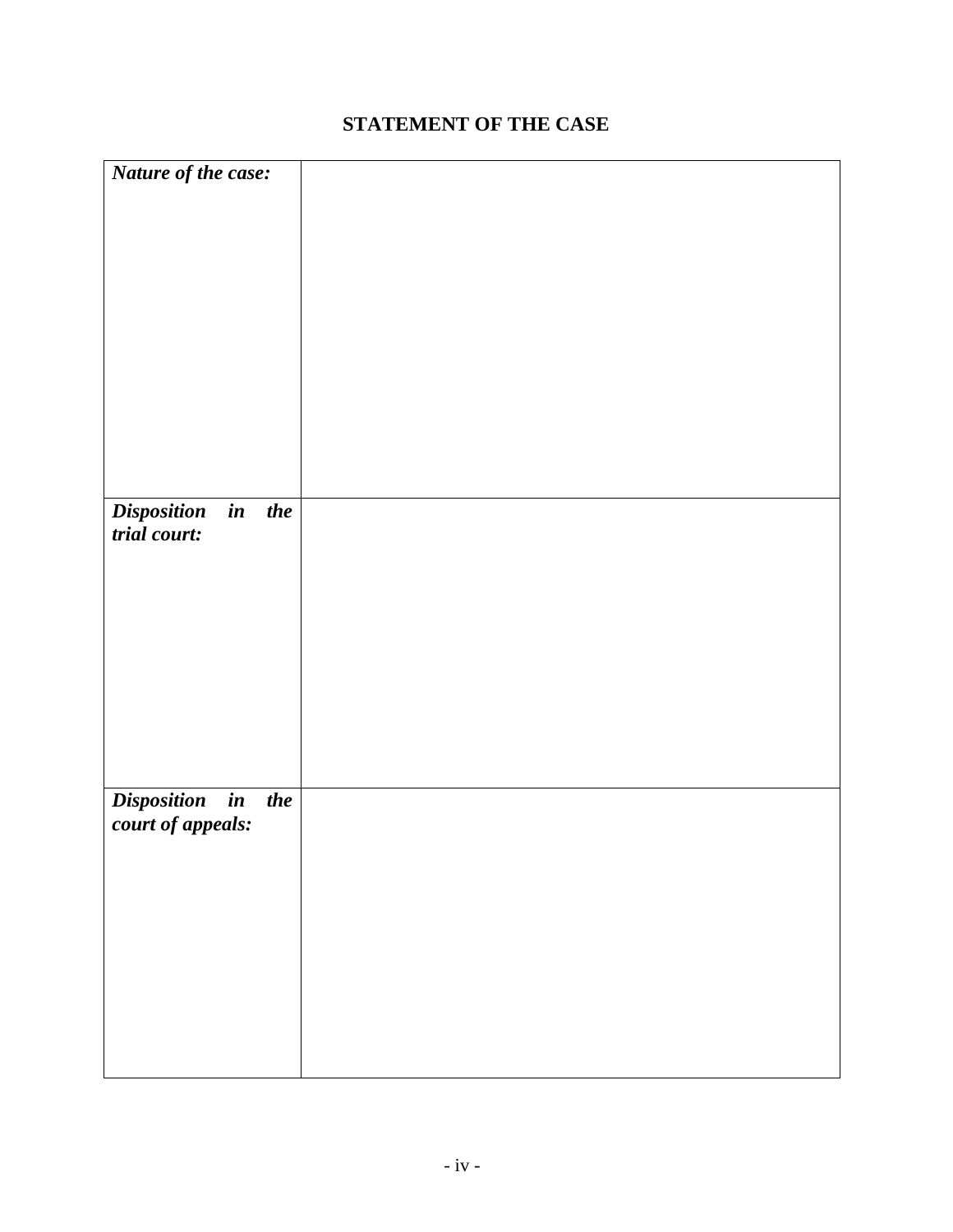#### **STATEMENT OF JURISDICTION**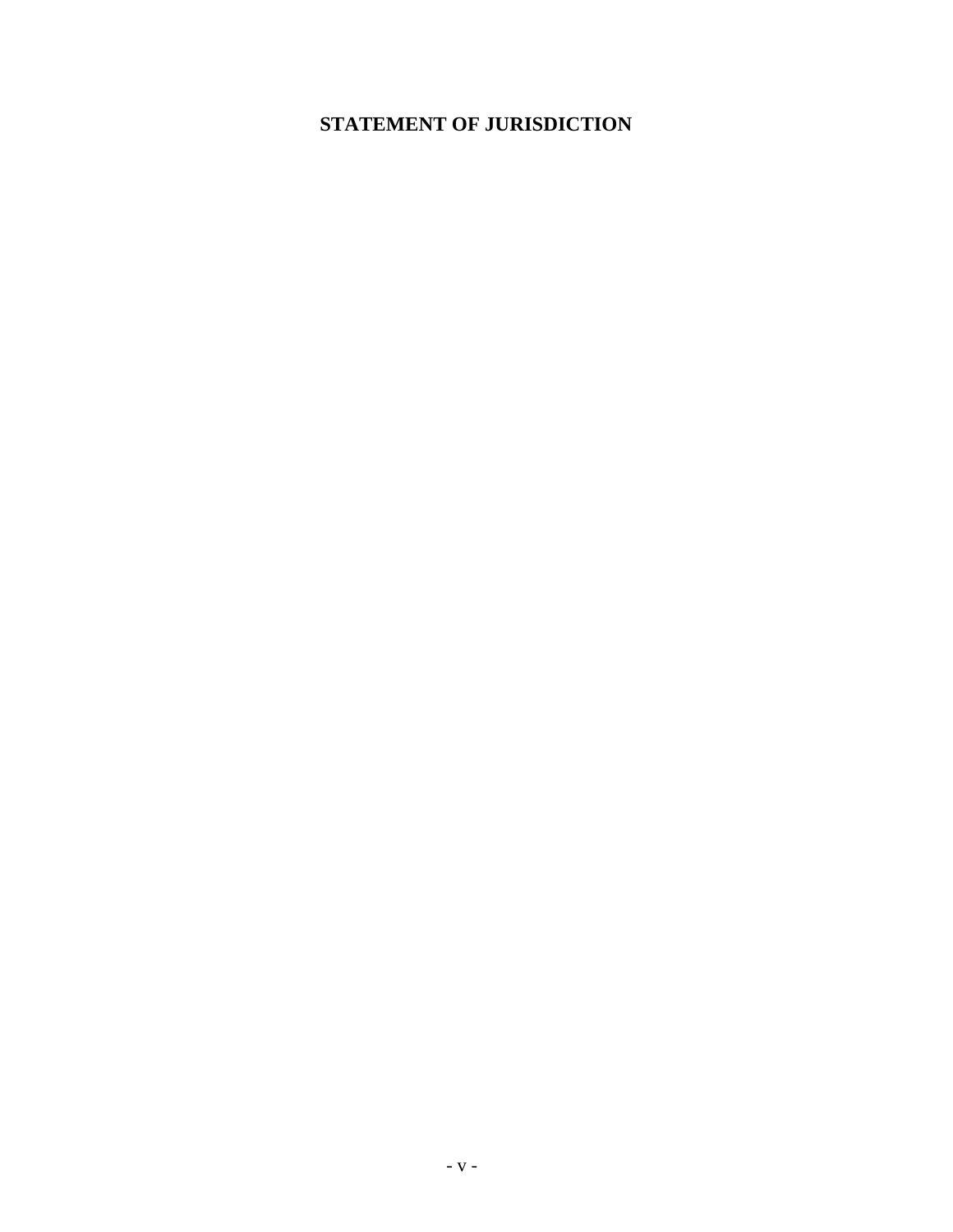#### **ISSUES PRESENTED**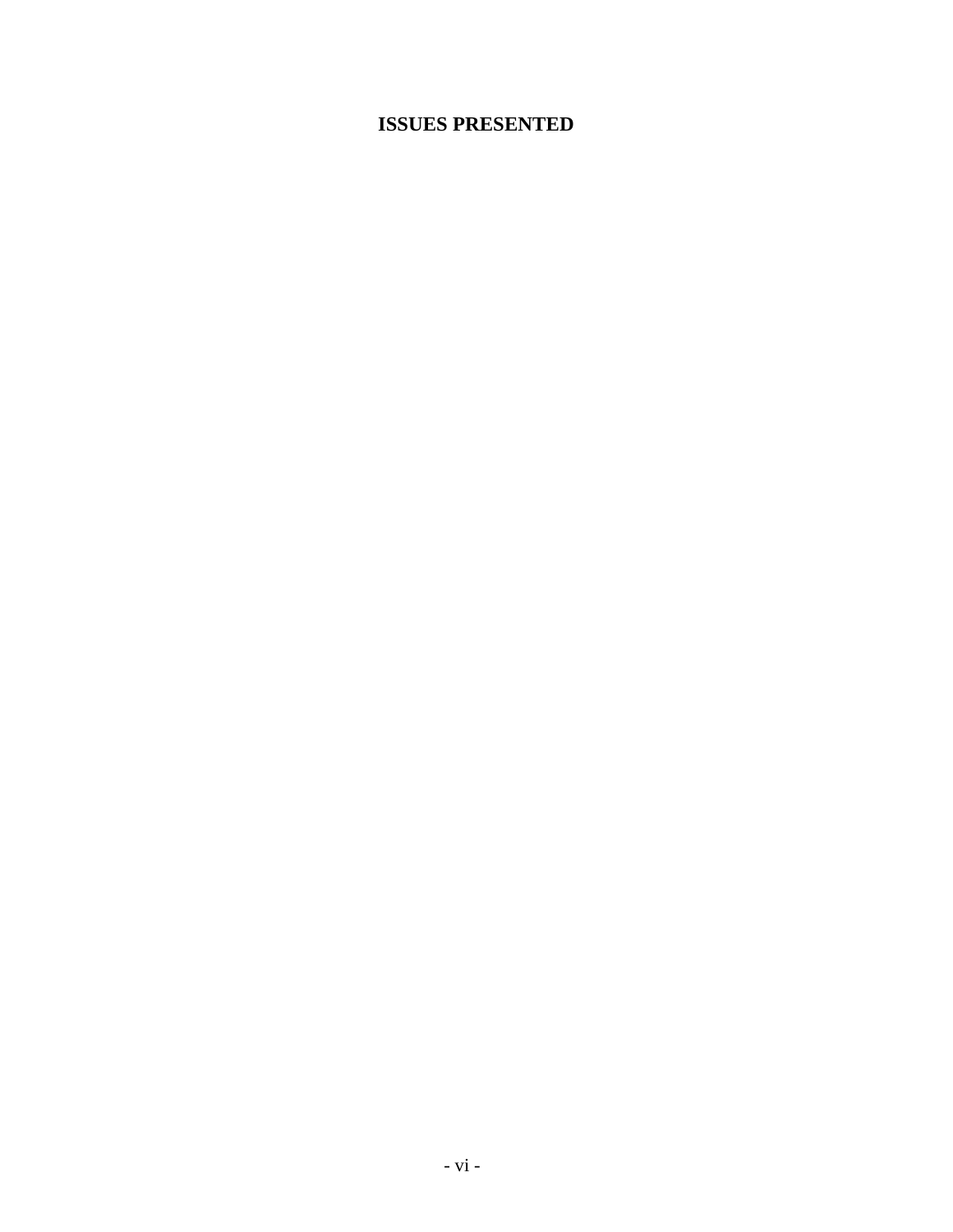#### **STATEMENT OF FACTS**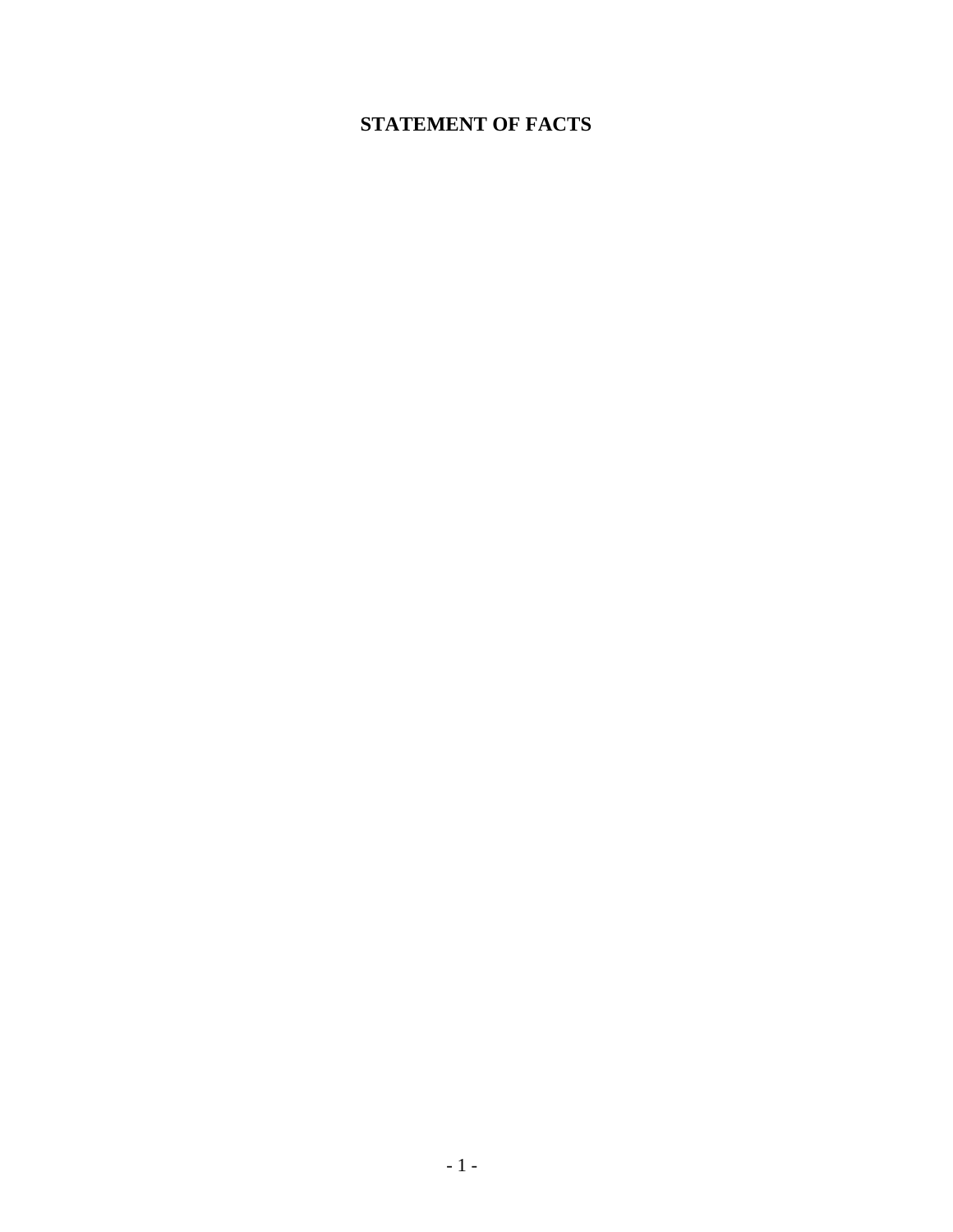#### **SUMMARY OF THE ARGUMENT**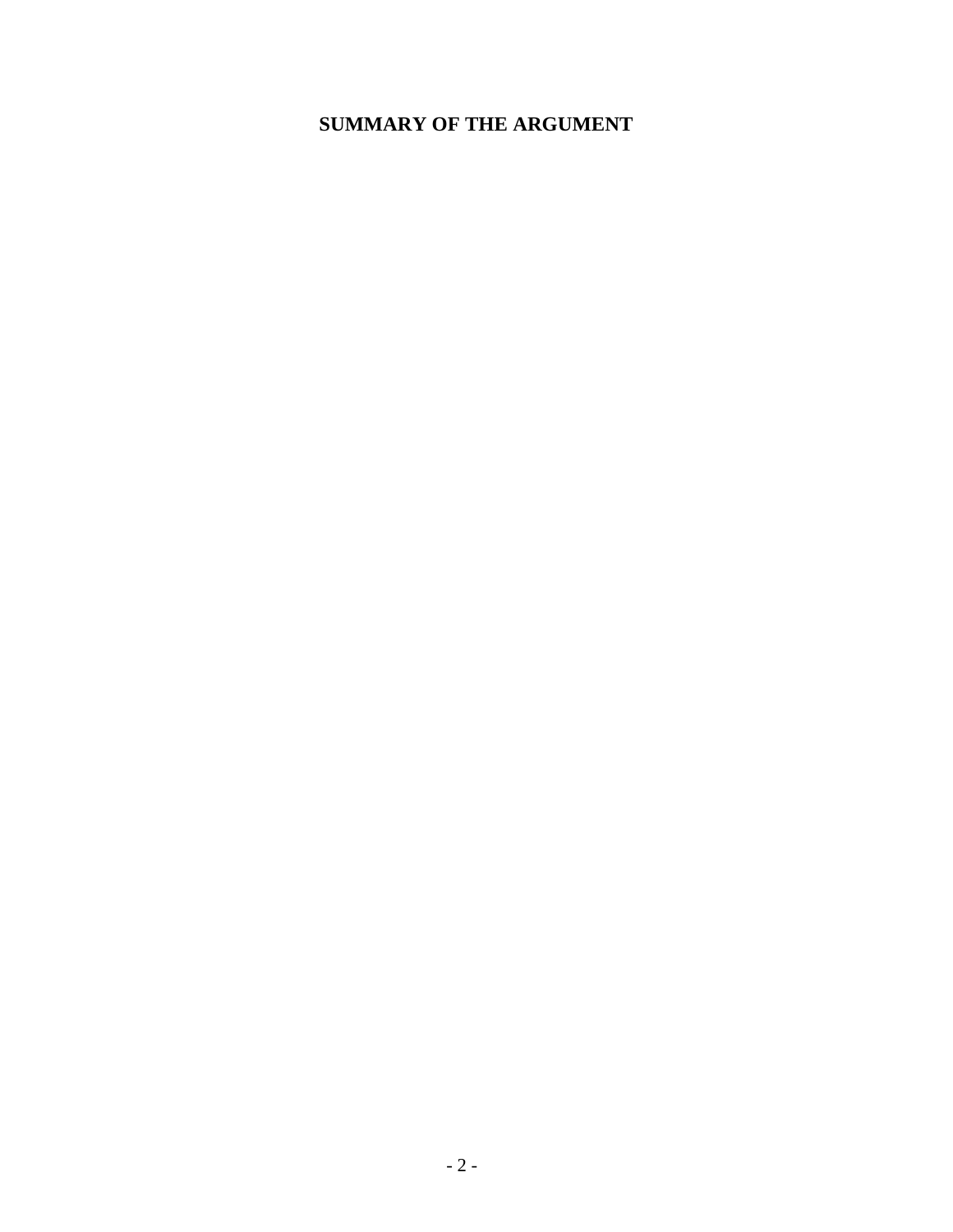#### **ARGUMENT AND AUTHORITIES**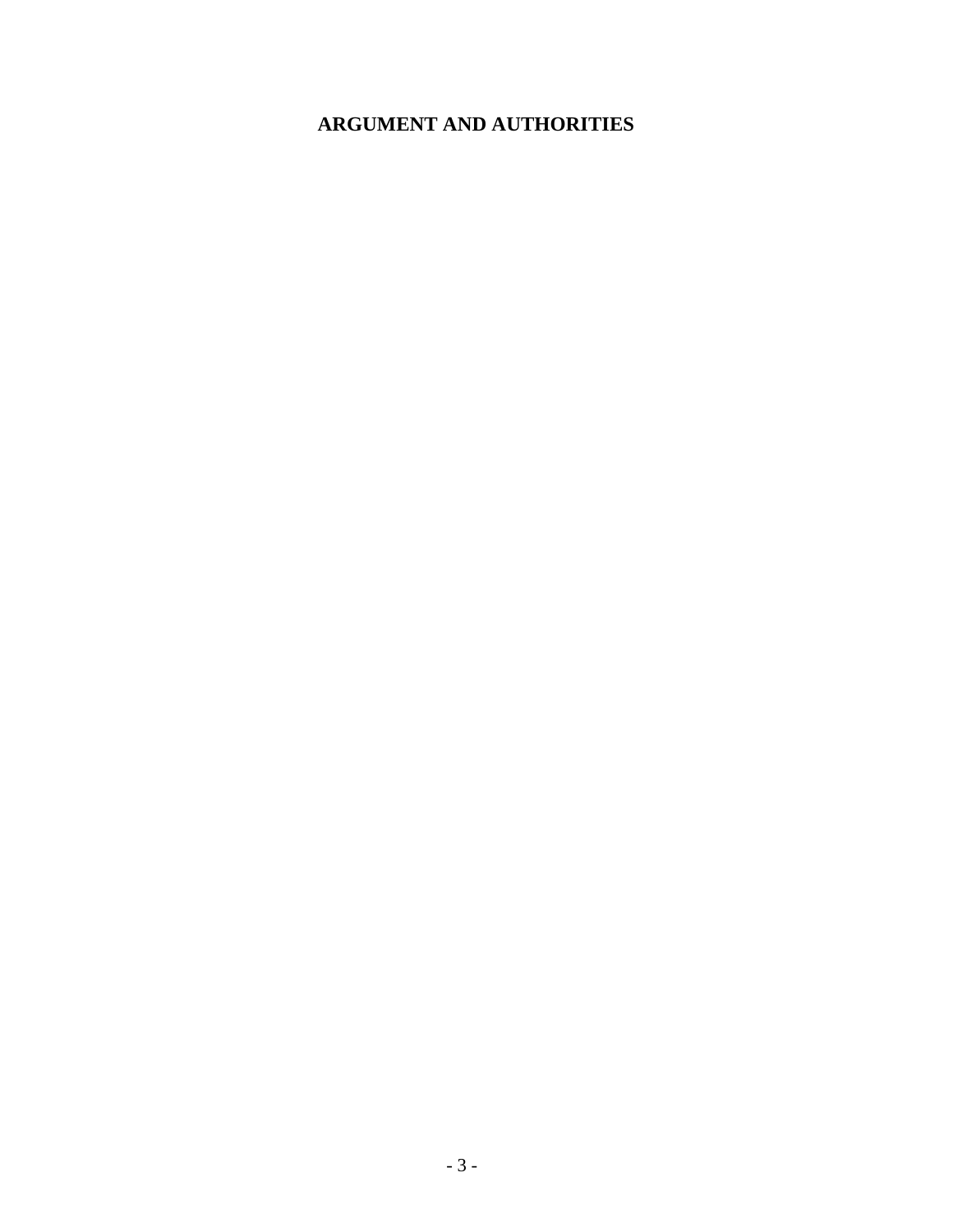#### **PRAYER FOR RELIEF**

Respectfully submitted,

Name: Address:

Telephone No.: Facsimile No.: E-mail address:

*Pro Se*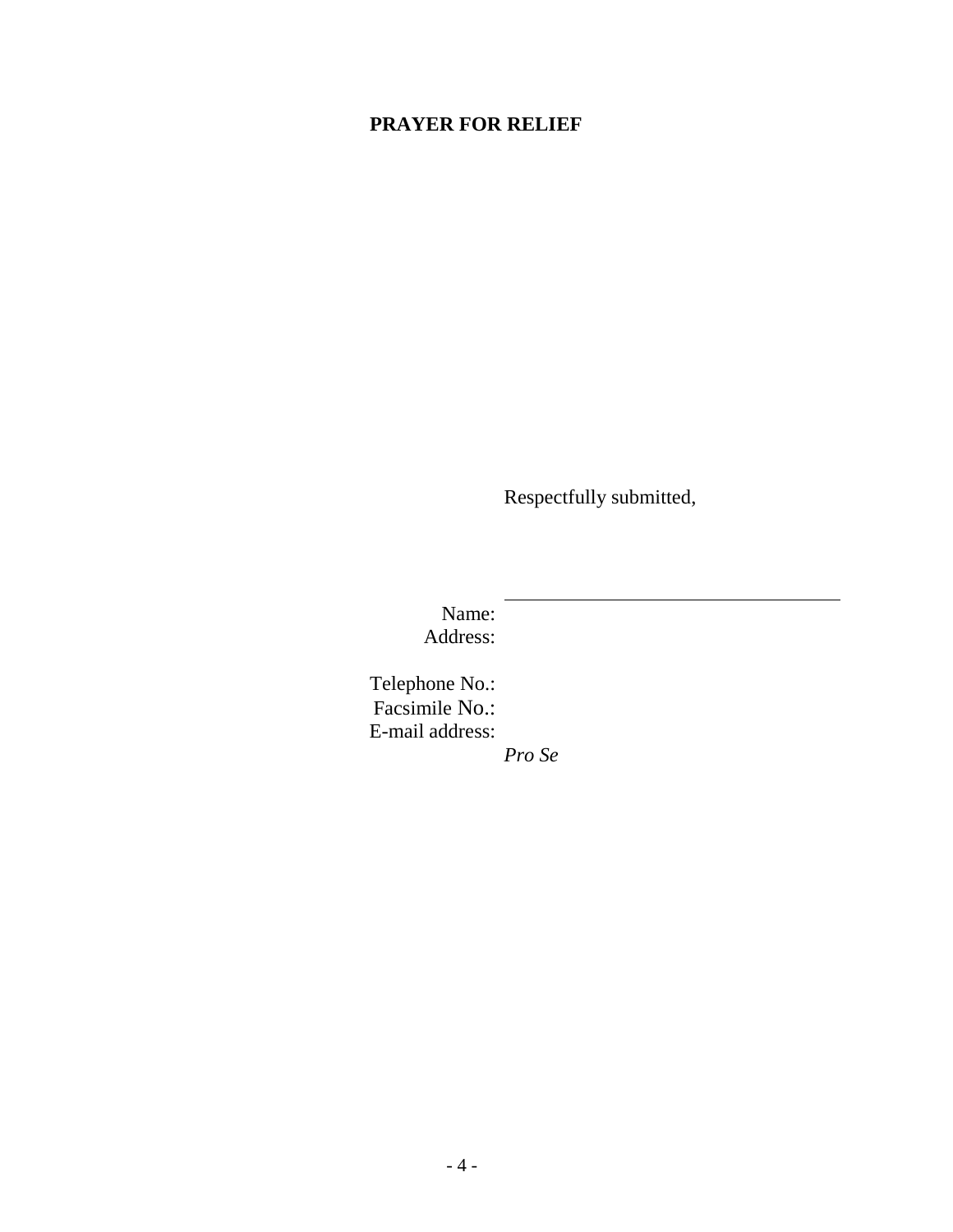#### **CERTIFICATE OF SERVICE**

In accordance with the Texas Rules of Appellate Procedure I certify that a copy of this Petition for Review was served on Respondent through counsel of record, by Certified Mail on .

> Name *Pro Se*